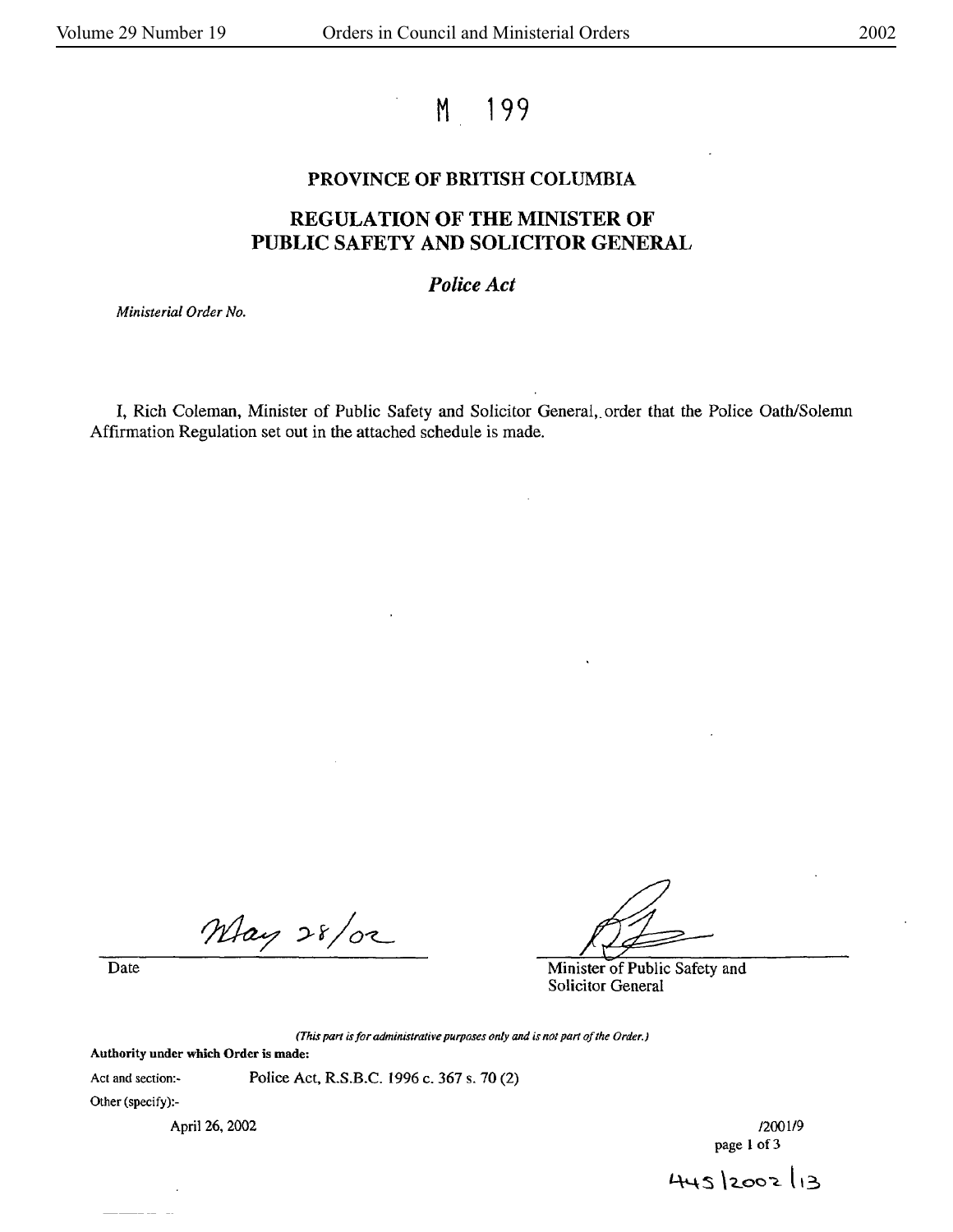### **SCHEDULE**

# **POLICE OATH/SOLEMN AFFIRMATION REGULATION**

#### **Form of oath or solemn affirmation**

- **1** For the purposes of section 70 of the *Police Act,* the following are to be used as the forms of oath or solemn affirmation, as applicable:
	- (a) for an officer other than an enforcement officer:
		- I, *...............* [name], do [swear/solemnly affirm] that:
			- I will be faithful and bear true allegiance to Her Majesty Queen Elizabeth the Second, Queen of Canada, Her Heirs and Successors;
			- I will, to the best of my power, cause the peace to be kept and prevent **all** offences against the persons and properties of Her Majesty's subjects;
			- I will faithfully, honestly and impartially perform my duties *as .................................. [office].* ;
	- (b) for an enforcement officer or bylaw enforcement officer:
		- I, *............... [name],* do [swear/solemnly affirm] that:
			- I will be faithful and bear true allegiance to Her Majesty Queen Elizabeth the Second, Queen of Canada, Her Heirs and Successors;
			- I will faithfully, honestly and impartially perform my duties *as .... : .......................... [office].;*
	- ( c) for a member of a board or committee, the director or any person employed or retained by, or engaged and retained by, the director:
		- I, *...............* {name], do [swear/solemnly affirm] that:
			- I will faithfully, honestly and impartially perform my duties *as ............................... [office or employment];*
			- I **will not,** except in the proper performance of my duties, disclose to any person any information obtained in the course of those duties.

#### Filing **of form**

- 2 An oath or solemn affirmation under section I must be made before a commissioner for taking affidavits for British Columbia and filed as follows:
	- (a) if the appointee is a provincial constable or an auxiliary constable, the oath or solemn affirmation must be filed with the commissioner;
	- (b) if the appointee is a municipal constable or special municipal constable, the oath or solemn affirmation must be filed with the chief constable of the municipal police department operating in the municipality for which the constable is appointed;
	- (c) if the appointee is a bylaw enforcement officer, the oath or solemn affirmation must be filed with the chief constable or officer in charge of the